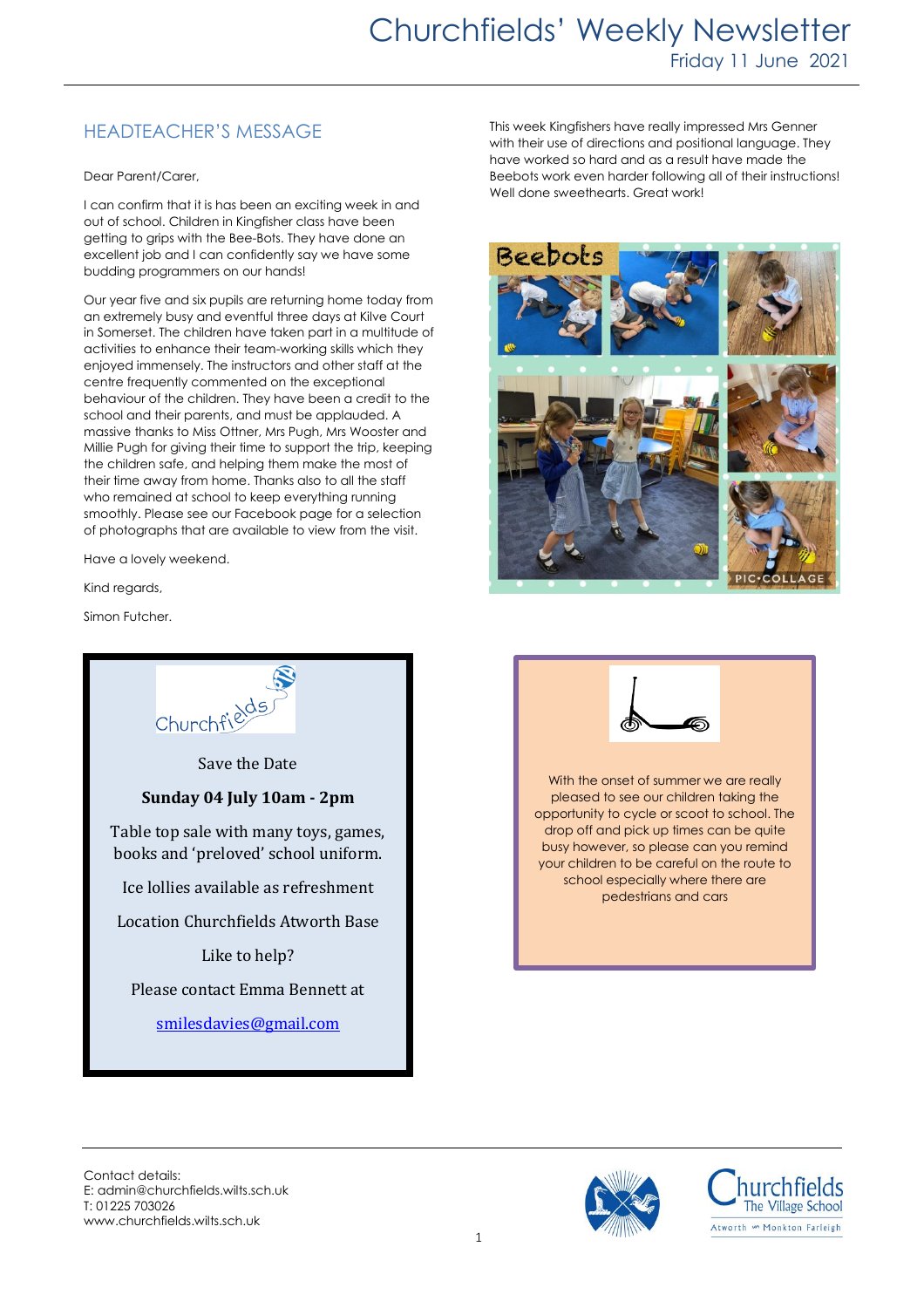## Churchfields' Weekly Newsletter Friday 11 June 2021

| Term 6                              |                                                  |
|-------------------------------------|--------------------------------------------------|
| Wednesday 16 June                   | music workshops Atworth                          |
| Wednesday 16 June                   | R21 Meet the Teacher 5pm Atworth                 |
| Tuesday 22 June                     | R21 Induction afternoon                          |
| Tuesday 29 June                     | R21 induction afternoon                          |
| Friday 02 July                      | Corsham School Year 6 taster day                 |
| Tuesday 06 July                     | R21 induction afternoon                          |
| Thursday 08 July                    | Year 6 pupils Induction at St Laurence whole day |
| Friday 09 July                      | Sports afternoon 1pm -3:15pm                     |
| Tuesday 13 July                     | R21 induction afternoon & Teddy Bear's picnic    |
| Tuesday 13 July                     | Yr. 6 Transition Day Melksham Oak                |
| Thursday 15 July                    | Year 5 taster Day St Laurence School whole day   |
| Friday 16 July                      | Provisional Sports Day                           |
| Friday 16 July                      | Pupil Reports go home                            |
| Monday 19 July to Wednesday 21 July | Sports Week                                      |
| Wednesday 21 July                   | Last Day Term 6                                  |
| Thursday 22 July                    | <b>INSET DAY</b>                                 |
| Friday 23 July                      | <b>INSET DAY</b>                                 |